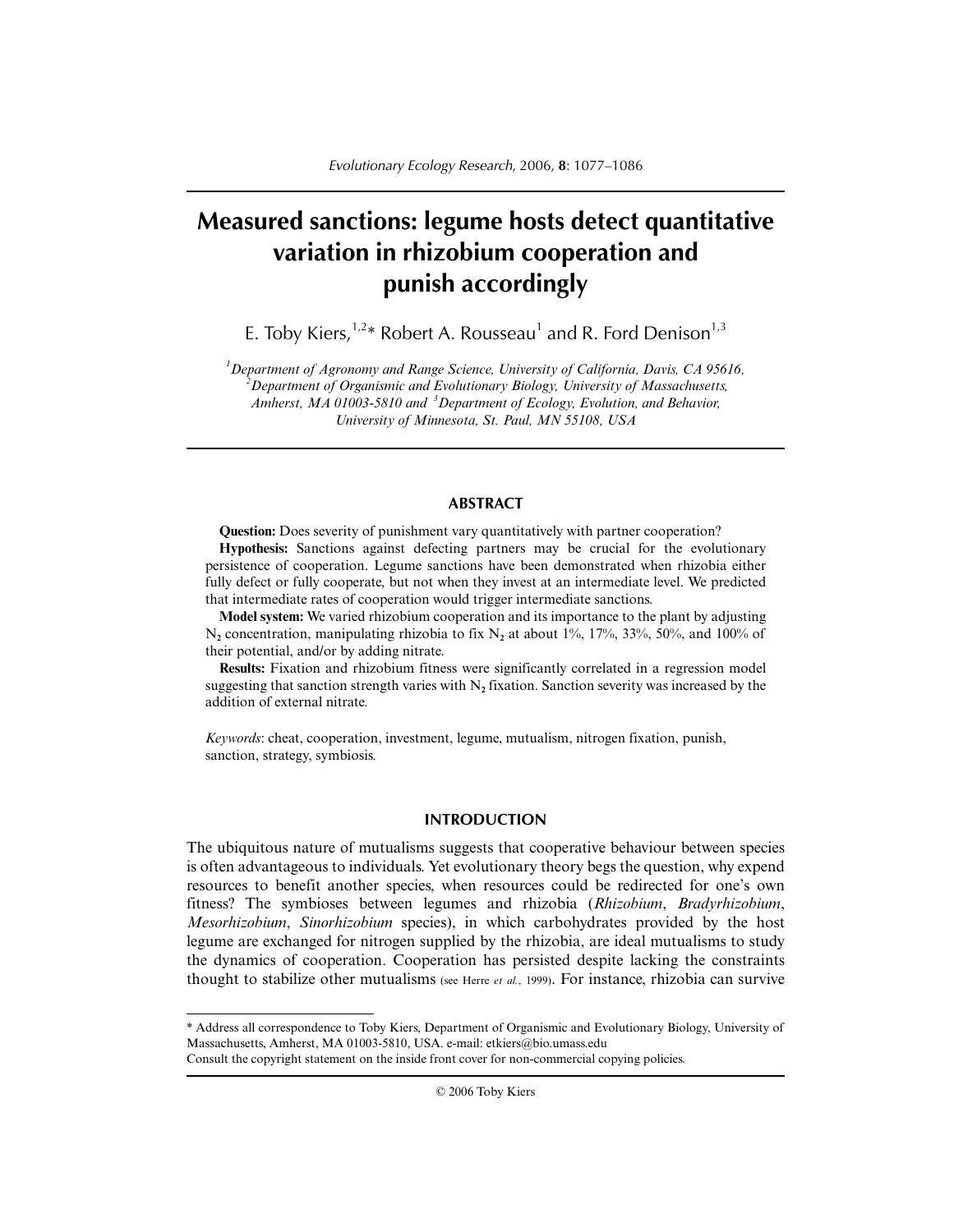and reproduce in soil in the absence of their host. Horizontal transmission of rhizobia released from nodules (McDermott *et al.*, 1987) to unrelated individual host plants (typically of the same legume species) is common and potentially destabilizing because the reproductive success of rhizobia is not linked to that of their host. Therefore, symbionts might be expected to reallocate resources to their own reproductive fitness (Frank, 1998; Denison, 2000; Simms and Taylor, 2002). Similarly, individual plants are typically infected by more than one strain of rhizobia (Hagen and Hamrick, 1996; Silva *et al.*, 1999). This means that rhizobia that supply their host with nitrogen may indirectly benefit competing strains of rhizobia infecting the same individual plant, creating a classic 'tragedy of the commons' problem (Hardin, 1968), undermining cooperation (Denison, 2000; West *et al.*, 2002a, 2002b). In addition, cooperation is expensive. Legumes invest as much as 20% of net photosynthate production to supporting their rhizobia (Pate, 1986). Similarly, nitrogen fixation is energetically costly to rhizobia, reducing the pool of resources that could potentially be allocated to their own growth and reproduction. If either partner could increase its own fitness by defecting from mutualistic duties, how has this ancient mutualism persisted?

One possible explanation for the evolutionary persistence of the mutualism is that hosts are able to differentially affect the fitness of rhizobium in nodules based on their N**2** fixation rates, perhaps by varying resource allocation (Denison, 2000; Denison and Kiers, 2004a, 2004b). Termed the 'sanctions' hypothesis, we have suggested that these host responses make the reproductive success of the rhizobium strain contingent on the strain exporting nitrate to the host (Denison, 2000; West *et al.*, 2002a, 2002b; Kiers *et al.*, 2003). If the host discriminates among nodules, preferentially supporting those that are fixing more  $N_2$ , then cooperation will tend to be favoured. Sanctions are conceptually analogous to 'policing' mechanisms that have been shown to stabilize cooperation within species (Frank, 1995; Ratnieks *et al.*, 2001), 'selective abortion' mechanisms seen in some obligate pollination mutualisms (Pellmyr and Huth, 1994), or 'active retaliation', which Bull and Rice (1991) suggested can be important in maintaining mutualism with either 'partner choice' or 'partner fidelity'.

Differences in nodule growth and/or rhizobia per nodule, associated with differences in rhizobium mutualism, have been seen in soybean (Singleton and Stockinger, 1983; Kiers *et al.*, 2003) and in wild lupine (Simms *et al.*, 2006). Simms *et al.* (2006) called this 'partner choice', consistent with a recent very broad definition (Sachs *et al.*, 2004), but not with a narrower earlier one (Bull and Rice, 1991), which characterized 'repeated or long-term interactions' with one or more partners as 'partner fidelity' instead.

Opportunities for researchers to manipulate mutualistic behaviour directly are rare. However, with rhizobia we are able to modify the cooperative strategy of the symbiont by altering the amount of  $N_2$  in the atmosphere. In previous experiments, we have forced normally mutualistic rhizobia to defect from  $N_2$  fixation by replacing air  $(N_2:O_2, 80:20)$  $v/v$ ) with an argon gas mixture  $(Ar:O<sub>2</sub>, 80:20 v/v)$  containing only a trace amount of N**2** and monitoring the legume host response (Kiers *et al.*, 2003). A reduction in host-mediated O**2** supply to the nodule interior coincided with a 50% reduction in reproductive success of non-cooperative (non-fixing) rhizobia (Kiers *et al.*, 2003). Rhizobia depend on O<sub>2</sub> for aerobic respiration (King and Layzell, 1991), so reduced O**2** influx may result in limited rhizobium reproduction (Kiers *et al.*, 2003), either directly or indirectly.

In past laboratory manipulations, we monitored host response to the most extreme rhizobium strategies: full N**2** fixation or trace N**2** fixation (∼1%) (Kiers *et al.*, 2003). By contrast, naturally occurring rhizobium strains often have intermediate levels of cooperation (Burdon *et al.*, 1999; Denton *et al.*, 2000; Thrall *et al.*, 2000). Rhizobium strains show a spectrum of fixation, varying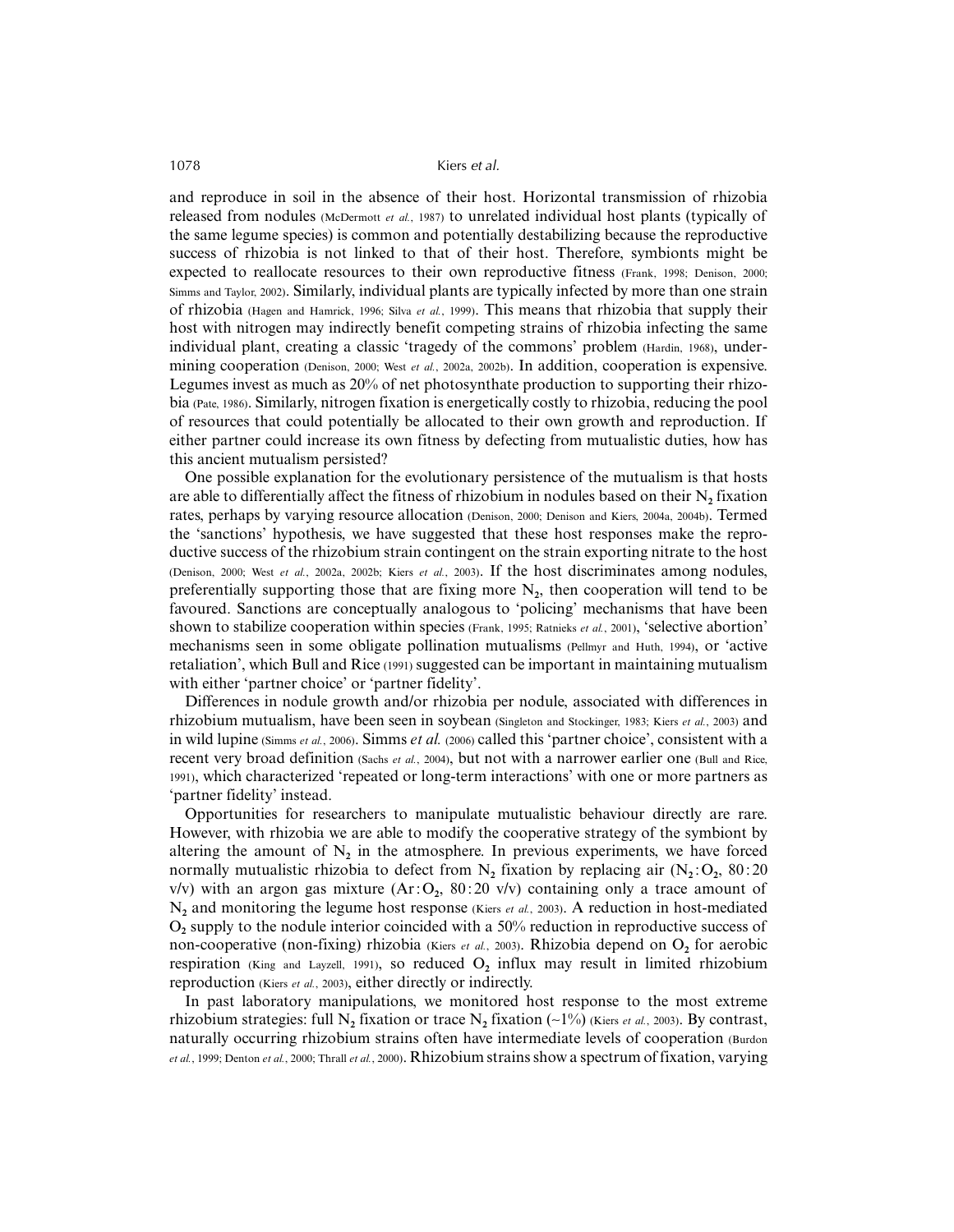#### Measured sanctions 1079

considerably in resources they supply to the host, with net benefits provided by different strains varying as much as ten-fold (Singleton and Stockinger, 1983; Fening and Danso, 2002; Kiers *et al.*, 2002; Provorov and Tikhonovich, 2003). This is similar to other symbioses, such as the mycorrhizal symbiosis (Johnson *et al.*, 1997) and obligate pollination mutualisms (Herre, 1989; Kawakita and Kato, 2004), in which partners often neither fully defect or cooperate, but rather invest at some intermediate level. In such cases, sanctions may also operate at intermediate levels in response to intermediate symbiont investment. The ability to vary sanction strength, like the ability to vary investment (Killingback and Doebeli, 2002; Roberts and Renwick, 2003), may increase the evolutionary stability of cooperation.

Here, we exploit the experimental advantages of the legume–rhizobium system to address the question of variable sanctions, by testing the quantitative dependence of fitnesslimiting host sanctions on rhizobium  $N_2$  fixation rates. By altering the composition of gas treatments, we simulated rhizobia with different fixation rates. In a series of three experiments, we determined soybean plant sanction response to rhizobia fixing at three intermediate rates: roughly 17%, 33%, and 50% of potential fixation. Each experiment monitored the reproductive success of rhizobia in a nodule fixing at an intermediate fixation rate, as well as a 'non-fixing' control nodule (fixing only enough  $N<sub>2</sub>$  to meet the needs of the rhizobia themselves) and a nodule fixing at 100% fixation (full-fixing nodule). In an additional experiment, we supplied an external source of nitrate to determine how an alternative source of nitrogen affected the intensity of host sanctions. A higher external nitrate concentration means that the cost to the plant of obtaining soil nitrogen decreases, relative to supporting  $N<sub>2</sub>$ -fixing rhizobia, which we predict would favour sanctions against those rhizobia that might otherwise be tolerated when less soil nitrate is available (West *et al.*, 2002a, 2002b).

## **MATERIALS AND METHODS**

## **Plant and inoculum growth**

Seeds of a semi-dwarf cultivar of soybean (*Glycine max* 'S0066') were grown in growth pouches (Mega International, Minneapolis, MN) as described previously (Kiers *et al.*, 2003). Inoculum of *Bradyrhizobium japonicum* strain USDA 110 ARS (USDA Beltsville, MD) was grown in Modified Arabinose Gluconate (MAG) (Van Berkum, 1990) broth and plants were inoculated 7 days after planting with approximately  $1 \times 10^7$  *B. japonicum* cells per plant. Plants were grown in a growth chamber (E7/2: Conviron, Winnipeg, Manitoba) under a light intensity of approximately 400  $\mu$ mol·m<sup>-2</sup>·s<sup>-1</sup> supplied with a combination of incandescent and fluorescent lights for a 13-h photoperiod. Temperature was maintained at approximately 22C. Plants were watered daily with 50 ml of nitrogen-free nutrient solution as described by Blumenthal *et al.* (1997).

## Ar: N<sub>2</sub>: O<sub>2</sub> treatments

In each experiment, three nodules of similar size on each of six replicate plants were chosen, 14 days after inoculation. Small gaskets made of modelling clay were placed around single nodules, riveted to the pouch with shortened insect pins and fastened with hot melt glue (Fig. 1). This created a gas-tight chamber for each single nodule, without damaging the root system. Gas flowed into each chamber at a rate of 175 ml·min<sup>-1</sup> through 1.6-mm plastic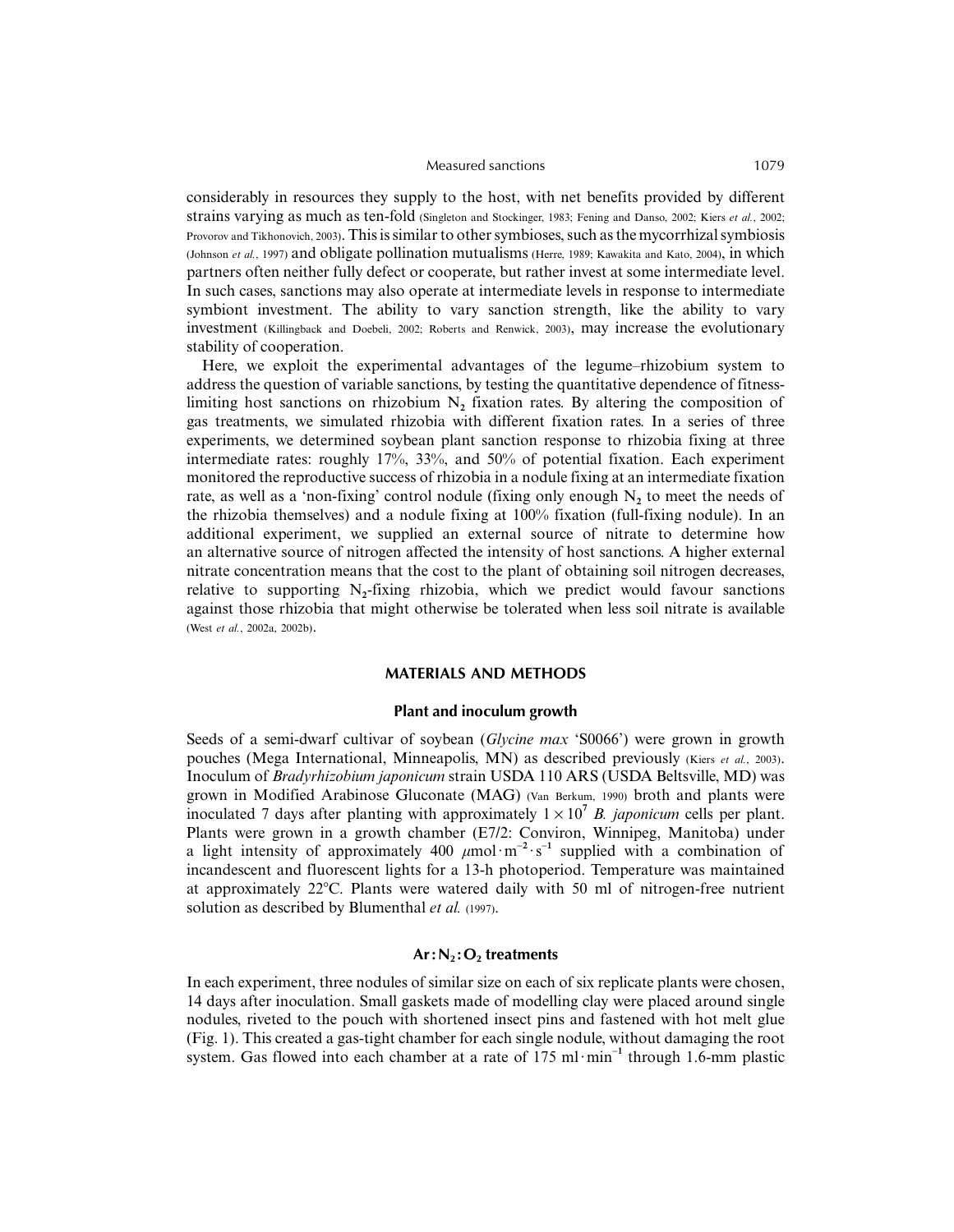

**Fig. 1.** Gas chamber design for intact soybean plants in pouches. Each of three nodules, surrounded by a clay gasket fastened to the pouch, received (assigned randomly) one of three humidified gas mixtures (Ar:  $O_2$ , 1% fixation; Ar:  $N_2$ :  $O_2$ , intermediate (*X*%) fixation; and  $N_2$ :  $O_2$ , 100% fixation), all with 20% O<sub>2</sub>.

tubing set into the clay, sealed to the pouch with clear adhesive. Using mass flow controllers (Sidetrack 830: Sierra Designs, Monterey, CA), three gas mixtures (Ar : O**2**, trace fixation; Ar :  $N_2$  :  $O_2$ , intermediate fixation; and  $N_2$  :  $O_2$ , full fixation), all with 20%  $O_2$ , were delivered through three manifolds, each containing six replicate flow-limiting hypodermic needle capillaries. Humidified gas was supplied to individual nodule chambers. The three nodules on each replicate plant were randomized into three gas treatments. To estimate the external  $N_2$  concentration to achieve the intermediate fixation rates, we assumed an average  $K_m(N_2)$ of 0.044 atm (Rasche and Arp, 1989) in the nodule interior, an O**2** flux eight times the N**2** flux (Sinclair and Goudriaan, 1981; Sheehy *et al.*, 1987), and a drop in  $O_2$  concentration from atmospheric outside to near zero in the nodule interior.

Plants in the additional nitrate experiment were grown as described above, either with the addition of 0.25 mmol·l<sup>-1</sup> Ca(NO<sub>3</sub>)<sub>2</sub> in the nutrient solution or as no-nitrate controls. Eight plants, each with three single nodules in gas chambers, were randomized to fix  $N_2$  at trace, full, or an intermediate rate of 50%. Plants were further randomized into nitrate or nitrate-free treatments, for a total of four replicates per treatment. Beginning at the initiation of the gas treatments, 50 ml of nitrate or nitrate-free nutrient solution was added to each of the plant pouches and replaced daily.

## **Nodule harvest**

Each set of replicates in each experiment was performed on a different plant. Experiments (each with a different intermediate fixation rate) were sequential with each of the four experiments running for 10 days. Single nodules were weighed, crushed in a tissue homogenizer with 1 ml of H**2**O, serially diluted, and plated. Bacterial colonies were grown at 30C for 10 days and colony-forming units per nodule were calculated from nodule homogenate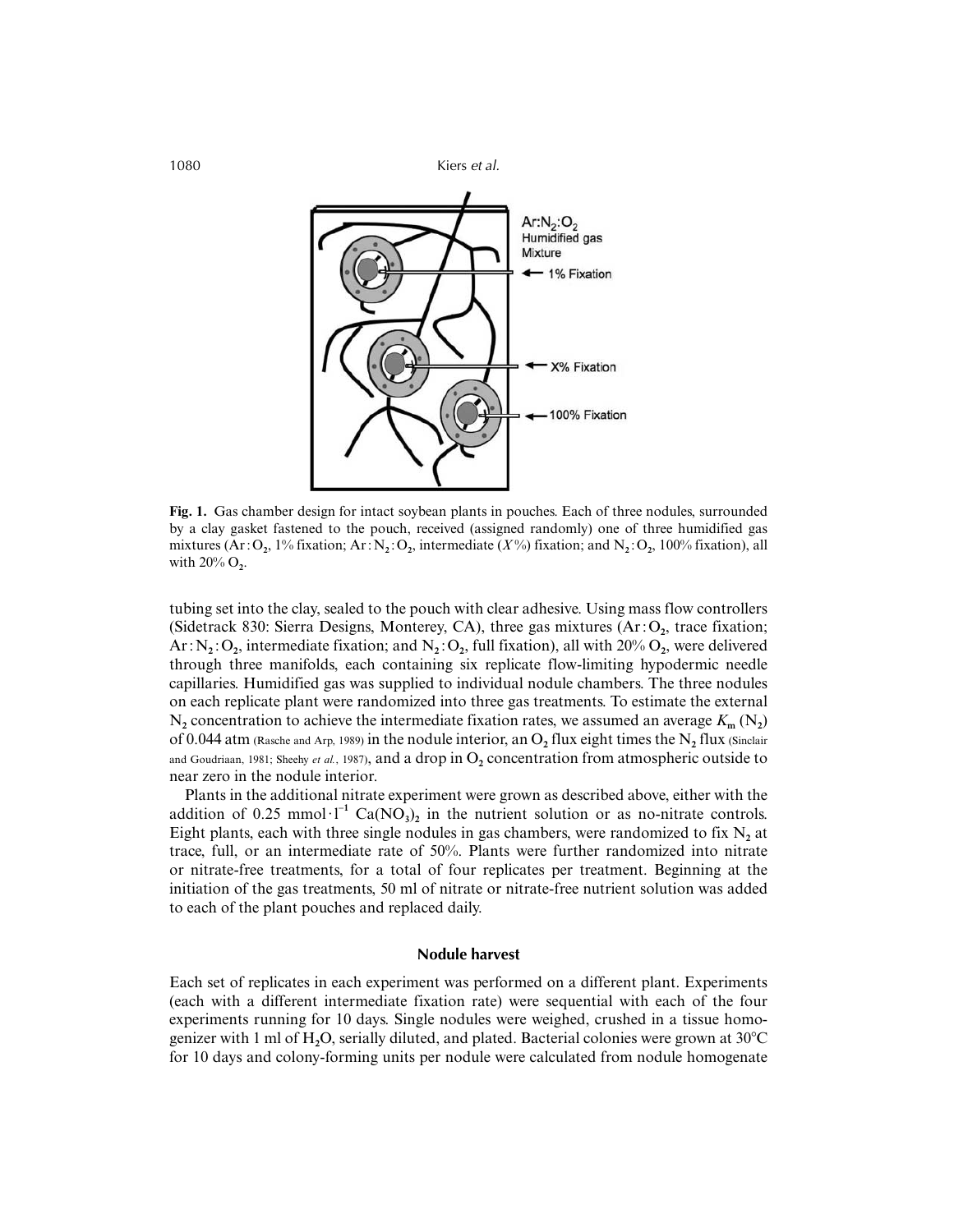#### Measured sanctions 1081

volume, dilution factor, and the mean of eight plate counts (Kiers *et al.*, 2003). To test the effects of fixation level on rhizobial fitness, data from the three experiments were pooled, natural-log-transformed for homoscedasticity, and a regression analysis was performed using generalized linear modeling, including 'experiment' as a covariable in the PROC-GLM function of SAS (SAS Institute, Cary, NC). Analysis of variance and significant differences among means, using Student-Newman-Keuls tests, were conducted in SAS for the nitrate experiment.

## **RESULTS**

Reproductive success of rhizobia in nodules depended on their ability to fix  $N_2$  (Fig. 2). Level of fixation and rhizobial fitness were significantly and positively correlated ( $R^2 = 0.32$ ,  $F_{1,50} = 24.93$ ,  $P < 0.0001$ ). Rhizobia in nodules fixing at 1, 17, 33, and 50% of potential fixation had a reproductive output that was 37, 40, 61, and 77% that of full-fixing controls, respectively.

The addition of  $0.25 \text{ mmol·l}^{-1}$  Ca(NO<sub>3</sub>)<sub>2</sub> generally lowered rhizobium reproductive success and nodule weight (Fig. 3). Nodules in the nitrate treatment fixing  $N_2$  at either 50% or 100% potential contained approximately 70% of the number of rhizobia and were 60% the weight of corresponding nodules in the non-nitrate treatment (Fig. 3). Nitrate did not affect nodule weight or reproductive success of non-fixing nodules (Student-Newman-Keuls,  $P > 0.05$ ) (Fig. 3). Within both the nitrate and non-nitrate treatments, rhizobial fitness responded similarly to a reduction in  $N_2$  fixation rate. That is, when  $N_2$  concentration was lowered to limit fixation to a target rate of 50% of potential, reproductive success was decreased to about 85% of potential, with or without nitrate (Fig. 3).



**Fig. 2.** Natural-log-transformed rhizobial reproductive fitness (as calculated in colony-forming units per nodule) as a function of target fixation rate. Each circle represents an individual nodule. Level of fixation and fitness were significantly correlated in the linear regression model ( $R^2 = 0.32$ ,  $F_{1,50} = 24.93$ , *P* < 0.0001). Each experiment had six replicate pouches similar to Fig. 1.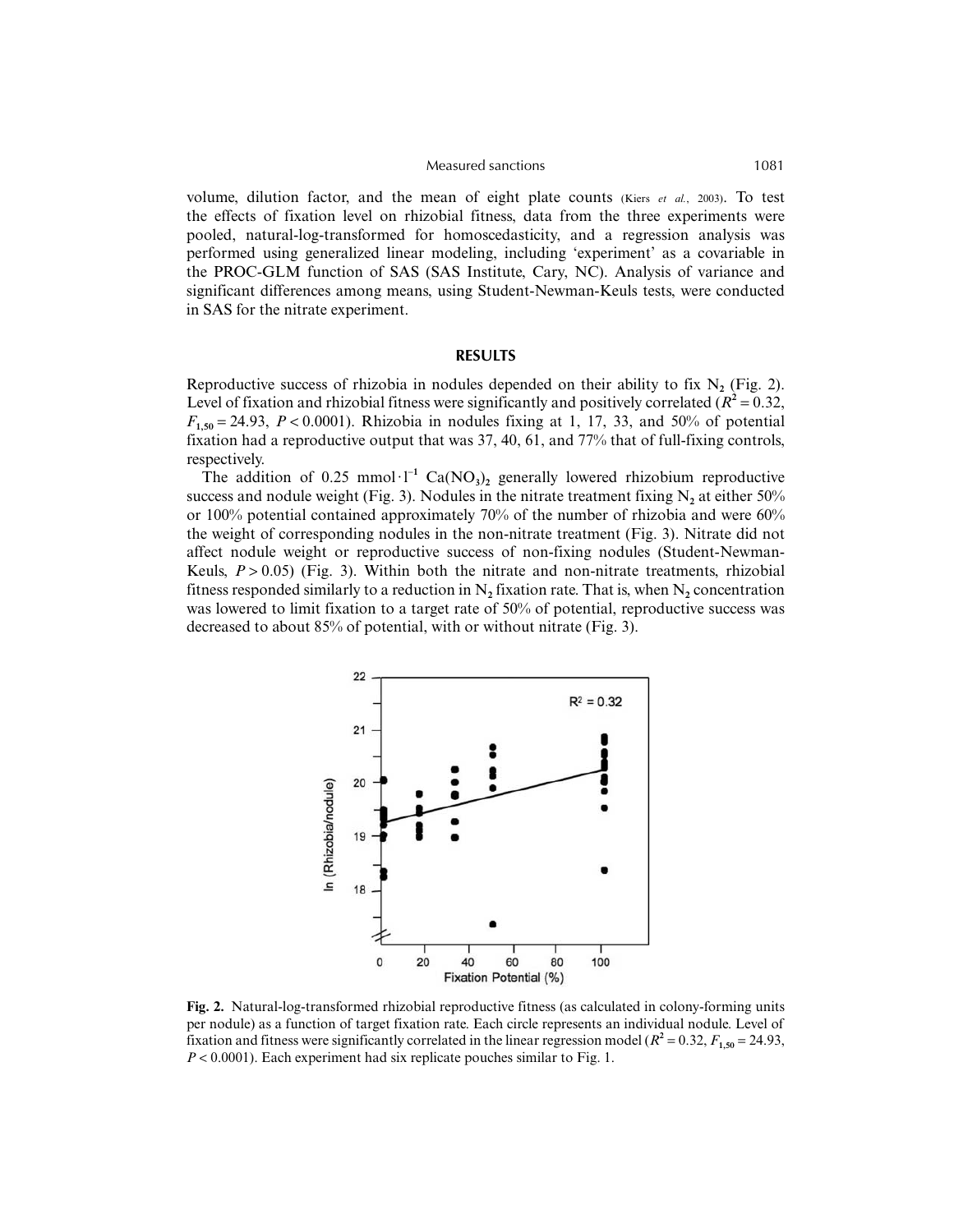

**Fig. 3.** Effects of reduced N**2** fixation and external nitrate on (a) rhizobia per nodule (as calculated above) and (b) nodule fresh weight. The addition of nitrate reduced rhizobium fitness and nodule weight compared with the non-nitrate controls in nodules fixing at 100% potential and 50% potential (Student-Newman-Keuls,  $P < 0.05$ ,  $n = 4$ ) but not in the non-fixing nodules. In both the nitrate and control treatments, rhizobia fixing at both 100% and 50% outnumbered those fixing at ∼1% potential (Student-Newman-Keuls,  $P < 0.05$ ,  $n = 4$ ).

## **DISCUSSION**

Our aim was to determine the effects of variable levels of cooperation  $(N_2$  fixation) on rhizobium reproductive success. The results of this study suggest that rhizobia that fix  $N_2$  at intermediate rates are subject to intermediate sanctions. For example, the fitness of rhizobia fixing at 33% of potential was approximately 1.5 times higher than non-fixing rhizobia and roughly 60% that of fully fixing rhizobia (Fig. 2). Our data provide empirical support for evolutionary models of cooperation that emphasize the importance of variable investments and variable sanctions in the maintenance of mutualisms over evolutionary time (Roberts and Sherratt, 1998; Killingback and Doebeli, 2002; West *et al.*, 2002b; Roberts and Renwick, 2003; Ifti *et al.*, 2004).

The sanction response appears to be a continuous function of  $N<sub>2</sub>$  fixation (Fig. 2), although variability among plants does not allow us to rule out, with statistical certainty, the possibility that there is some threshold rate of fixation (probably  $> 50\%$ ) above which plants impose no sanctions. The difference between very mild sanctions and no sanctions may not affect rhizobium evolution if they are outweighed by differences in subsequent survival in the soil, especially if rhizobia that fix less N<sub>2</sub> store more resources per cell. Over most of the range of fixation rates, however, it appears that hosts can distinguish levels of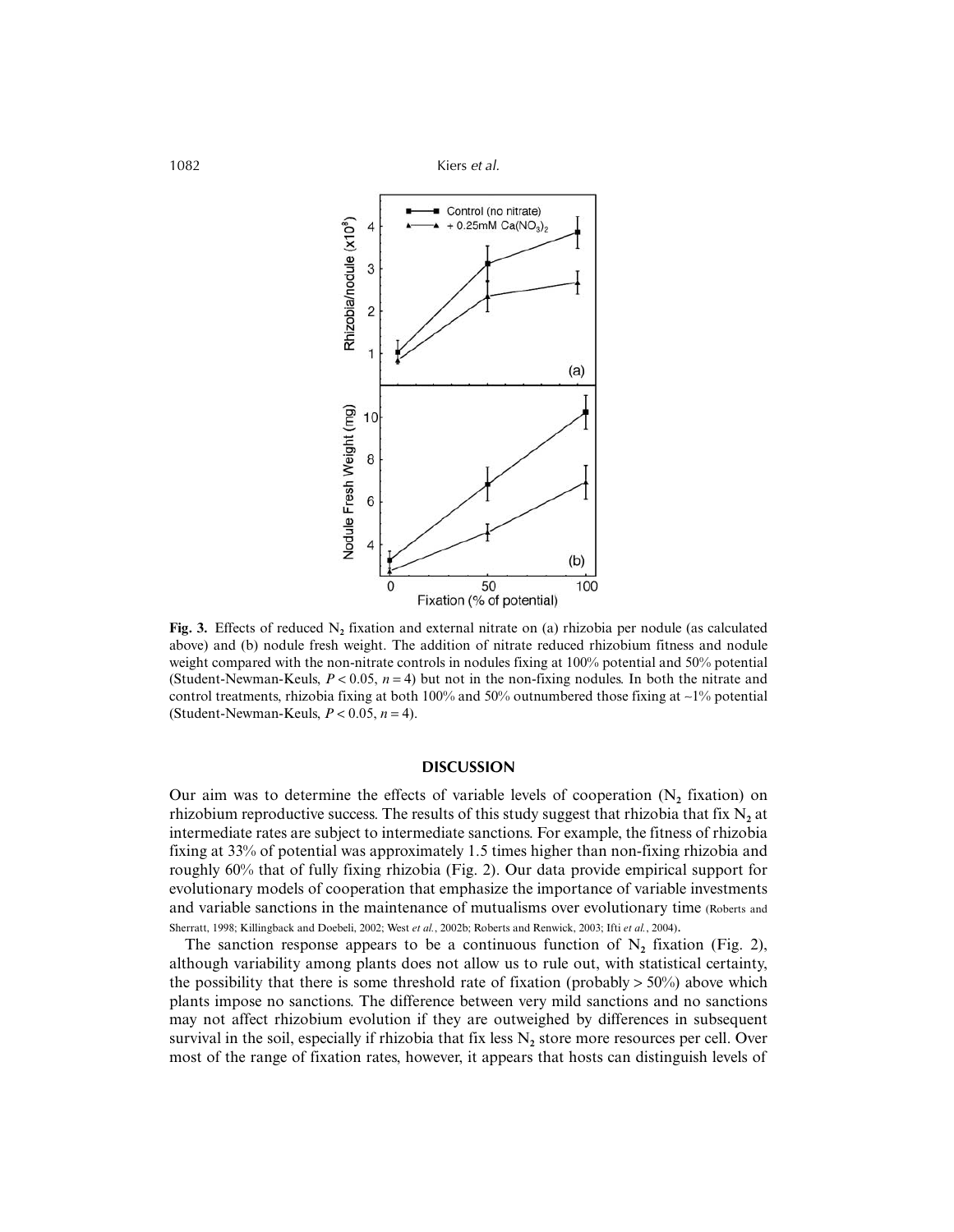## Measured sanctions 1083

N**2** fixation in their rhizobial symbionts, and regulate resource allocation to individual nodules accordingly. Individual plants would benefit by sanctioning less-beneficial rhizobia because this conserves scarce photosynthate (West *et al.*, 2002a), even if individual rhizobia never respond to sanctions by fixing more N**2**. Because decreased fixation was imposed externally in our experiments, any such plastic responses would have been obscured. The existence of such responses, which would presumably vary among rhizobium genotypes, if they exist at all, remains to be determined.

The severity of the sanction response also varied according to external resource supply. Nitrate decreased the reproductive success and nodule weight of rhizobia in nodules with target  $N_2$  fixation rates of 50% and 100% of potential (Fig. 3). Nitrate exposure has been shown to decrease nodule O<sub>2</sub> permeability (Denison and Harter, 1995) and nodule growth (Fujikake *et al.*, 2003). We previously predicted that increasing nitrogenous fertilizer would favour the evolution of rhizobia with lower N**2** fixation (West *et al.*, 2002a). However, we could not detect a change in the *relative* severity of sanctions with the addition of nitrate. There is a possible source of error in this result, although we consider it unlikely. Suppose the nitrate treatment reduced nodule gas permeability, as has been previously reported with much (40×) higher nitrate concentrations (Denison and Harter, 1995). This would have no effect on the nodule exposed to atmospheric  $N_2$ , because  $N_2$  in the nodule interior would still be saturating, even if nodule permeability reduced  $N_2$  influx. But in the nodule with target  $N_2$ fixation of 50%, the actual fixation could be slightly lower in the nitrate treatment than in the no-nitrate control, because lower nodule permeability would cause a greater drop in  $N_2$ concentration across the diffusion barrier that surrounds the nodule interior. A lack of difference between nitrate treatments in the relative severity of sanctions would therefore mean that plants become more, not less, tolerant of lower  $N_2$  fixation when nitrate is available. Although this is unlikely, more experiments are needed to explicitly test whether nitrate can alter the relative abundance of ineffective and effective genotypes in nature.

A major assumption in these and other N**2**-limiting experiments is that the growth and reproduction of rhizobia are not directly limited by nitrogen supply. The trace of  $N_2$  in our  $Ar: O_2(80:20 \text{ v/v})$  reduces fixation to about 1% of normal. The estimated N<sub>2</sub> concentration required to allow complete nitrogen autonomy on rhizobia in the non-fixing treatment is below this 1% figure (Kiers *et al.*, 2003). Furthermore, nodule growth has been shown to be supported by nitrogen imported by the phloem, even when nodules are exporting larger quantities of nitrogen to the xylem (Layzell *et al.*, 1979). There is one report suggesting that replacing  $N_2$  with argon may affect the stomata (McNeill *et al.*, 1993), but in our experiments the shoots were not exposed to argon. We only applied gas treatments to individual nodules, a less severe treatment than exposing the plant or even the entire root, which is a standard method in N**2** fixation research (Atkins *et al.*, 1984; Pate *et al.*, 1984; Denison *et al.*, 1992) with no reported deleterious side-effects.

## **CONCLUSION**

Theory suggests that sanctions could be critical in many cooperative relationships (Frank, 1995; West *et al.*, 2002a, 2002b; Gardner and West, 2004), but there have been few empirical tests of this hypothesis to date. Host punishment has been noted in other mutualistic systems as an important factor in maintaining cooperation, such as in the symbiosis between bobtail squid and the luminescent bacteria, *Vibrio fisheri*, that aid in camouflaging the nocturnal foraging squid via counter-illumination (Sachs *et al.*, 2004). Exploitation in some obligate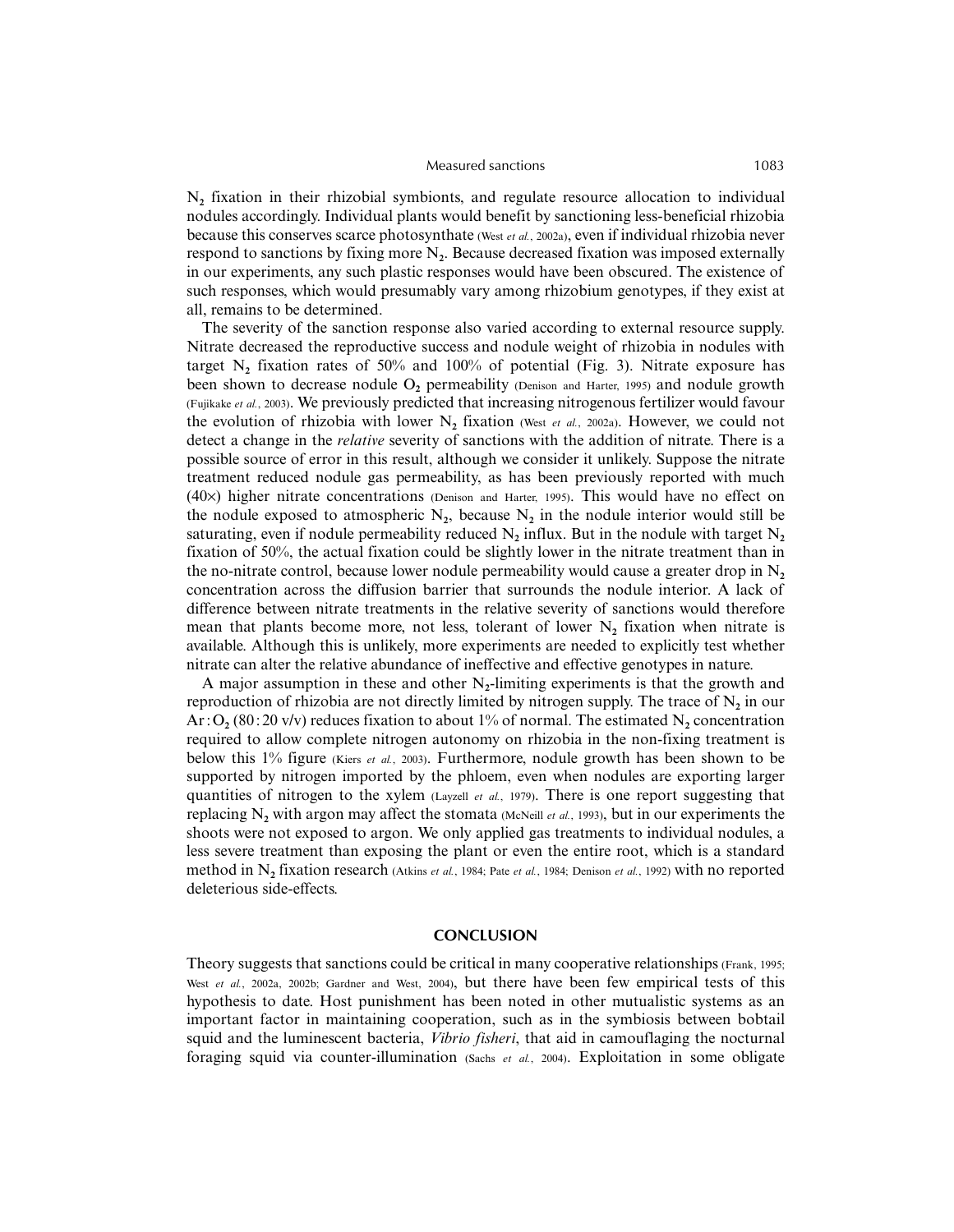pollination mutualisms is also apparently limited by host-mediated selective punishment (Pellmyr and Huth, 1994; West and Herre, 1994; Wilson and Addicott, 1998; but see Shapiro and Addicott, 2004; Yu *et al.*, 2004). However, in these systems it is not yet clear if severity of punishment varies quantitatively with the degree of exploitation. A threshold response, as seems more likely for some sanctions such as fruit abscission, could select for only enough mutualism to avoid sanctions. Experimental manipulations of cooperative strategies in these other species may help answer questions about continuous versus threshold responses.

Our data suggest that legume hosts can respond to variable rhizobium performance by imposing sanctions of variable severity. This ensures that rhizobia that reduce their investment in  $N_2$  fixation will pay at least some fitness cost, although this cost could be small in the range from 50 to 100% of potential fixation. Variable sanction severity likely provides individual fitness benefits to legume plants because photosynthate appears to be allocated among nodules in rough proportion to benefits received. This is likely an important selection pressure in maintaining evolutionary stability of the legume–rhizobia symbiosis.

#### **ACKNOWLEDGEMENTS**

We thank Stuart West, Makoto Kato, Atsushi Kawakita, and the entire Kato lab for stimulating conversation. We thank two anonymous reviewers and the editor for useful suggestions. Funding was provided by the Land Institute, an NSF Graduate Fellowship (E.T.K.), and NSF's Ecological and Evolutionary Physiology Program (R.F.D.).

#### **REFERENCES**

- Atkins, C.A., Shelp, B.J., Kuo, J., Peoples, M.B. and Pate, J.S. 1984. Nitrogen nutrition and the development of senescence of nodules on cowpea. *Planta*, **162**: 316–326.
- Blumenthal, J.M., Russelle, M.P. and Vance, C.P. 1997. Localized and internal effect of nitrate on symbiotic dinitrogen fixation. *Physiol. Plant.*, **101**: 59–66.
- Bull, J.J. and Rice, W.R. 1991. Distinguishing mechanisms for the evolution of cooperation. *J. Theor. Biol.*, **149**: 63–74.
- Burdon, J.J., Gibson, A.H., Searle, S.D. Woods, M.J. and Brockwell, J. 1999. Variation in the effectiveness of symbiotic associations between native rhizobia and temperate Australian Acacia: within-species interactions. *J. Appl. Ecol.*, **36**: 398–408.
- Denison, R.F. 2000. Legume sanctions and the evolution of symbiotic cooperation by rhizobia. *Am. Nat.*, **156**: 567–576.
- Denison, R.F. and Harter, B.L. 1995. Nitrate effects on nodule oxygen permeability and leghemoglobin: nodule oximetry and computer modeling. *Plant Physiol.*, **107**: 1355–1364.
- Denison, R.F. and Kiers, E.T. 2004a. Why are most rhizobia beneficial to their host plants, rather than parasitic? *Microbes and Infect.*, **6**: 1235–1239.
- Denison, R.F. and Kiers, E.T. 2004b. Lifestyle alternatives for rhizobia: mutualism, parasitism, and forgoing symbiosis. *FEMS Microbiol. Lett.*, **237**: 187–193.
- Denison, R.F., Hunt, S. and Layzell, D.B. 1992. Nitrogenase activity, nodule respiration, and O**<sup>2</sup>** permeability following detopping of alfalfa and birdsfoot trefoil. *Plant Physiol.*, **98**: 894–900.
- Denton, M.D., Coventry, D.R., Bellotti, W.D. and Howieson, J.G. 2000. Distribution, abundance and symbiotic effectiveness of *Rhizobium leguminosarum* bv. *trifolii* from alkaline pasture soils in South Australia. *Aust. J. Exp. Agric.*, **40**: 25–35.
- Fening, J.O. and Danso, S.K.A. 2002. Variation in symbiotic effectiveness of cowpea *Bradyrhizobia* indigenous to Ghanaian soils. *Appl. Soil Ecol.*, **21**: 23–29.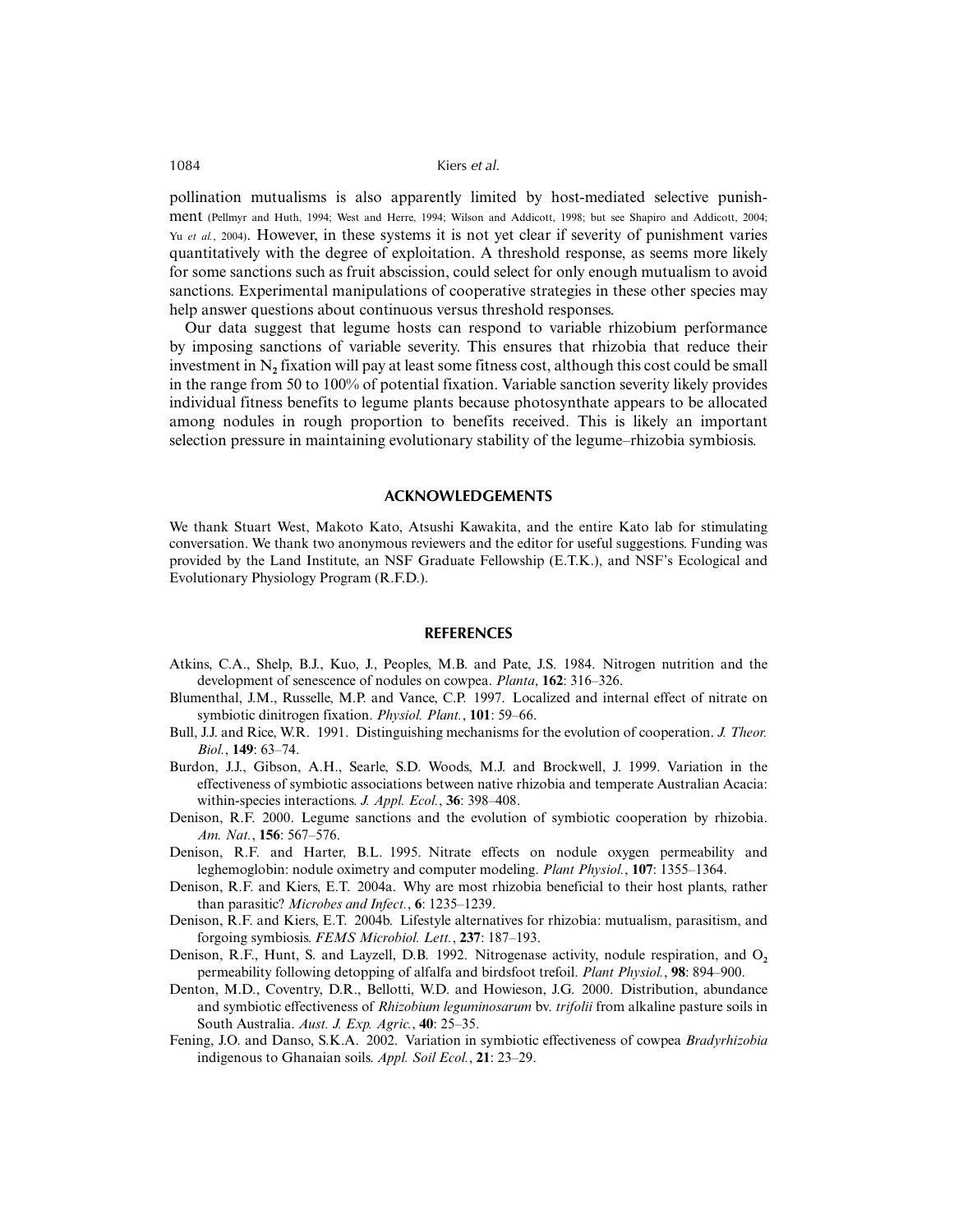- Frank, S.A. 1995. Mutual policing and the repression of competition in the evolution of cooperative groups. *Nature*, **377**: 520–522.
- Frank, S.A. 1998. *Foundations of Social Evolution*. Princeton, NJ: Princeton University Press.
- Fujikake, H., Yamazaki, A., Ohtake, N., Sueyoshi, K., Matsuhashi, S., Ito, T. *et al.* 2003. Quick and reversible inhibition of soybean root nodule growth by nitrate involves a decrease in sucrose supply to nodules. *J. Exp. Bot.*, **54**: 1379–1388.
- Gardner, A. and West, S.A. 2004. Cooperation and punishment, especially in humans. *Am. Nat.*, **164**: 753–764.
- Hagen, M.J. and Hamrick, J.L. 1996. A hierarchical analysis of population genetic structure in *Rhizobium leguminosarum* bv. *trifolii. Mol. Ecol.*, **5**: 177–186.
- Hardin, G. 1968. The tragedy of the commons. *Science*, **162**: 1243–1248.
- Herre, E.A. 1989. Coevolution of reproductive characteristics in 12 species of New World figs and their pollinator wasps. *Experientia*, **45**: 637–647.
- Herre, E.A., Knowlton, N., Mueller, U.G. and Rehner, S.A. 1999. The evolution of mutualisms: exploring the paths between conflict and cooperation. *Trends Ecol. Evol.*, **14**: 49–53.
- Ifti, M., Killingback, T. and Doebeli, M. 2004. Effects of neighbourhood size and connectivity on the spatial Continuous Prisoner's Dilemma. *J. Theor. Biol.*, **231**: 97–106.
- Johnson, N.C., Graham, J.H. and Smith, F.A. 1997. Functioning of mycorrhizal associations along the mutualism–parasitism continuum. *New Phytol.*, **135**: 575–586.
- Kawakita, A. and Kato, M. 2004. Evolution of obligate pollination mutualism in New Caledonian *Phyllanthus* (Euphorbiaceae). *Am. J. Bot.*, **91**: 410–415.
- Kiers, E.T., West, S.A. and Denison, R.F. 2002. Mediating mutualisms: the influence of farm management practices on the evolutionary maintenance of symbiont cooperation. *J. Appl. Ecol.*, **39**: 745–754.
- Kiers, E.T., Rousseau R.A., West, S.A. and Denison, R.F. 2003. Host sanctions and the legume rhizobium mutualism. *Nature*, **425**: 78–81.
- Killingback, T. and Doebeli, M. 2002. The continuous prisoner's dilemma and the evolution of cooperation through reciprocal altruism with variable investment. *Am. Nat.*, **160**: 421–438.
- King, B.J. and Layzell, D.B. 1991. Effect of increases in oxygen concentration during the argoninduced decline in nitrogenase activity in root nodules of soybean. *Plant Physiol.*, **96**: 376–381.
- Layzell, D.B., Rainbird, R.M., Atkins, C.A. and Pate, J.S. 1979. Economy of photosynthate use in nitrogen fixing legume nodules. *Plant Physiol.*, **64**: 888–891.
- McDermott, T.R., Graham, P.H. and Brandwein, D.H. 1987. Viability of *Bradyrhizobium japonicum* bacteriods. *Arch. Microbiol.*, **148**: 100–106.
- McNeill, A.M., Wood, M. and Gates, R.P. 1993. The use of a closed system flow-through enclosure apparatus for studying the effects of partial pressure of dinitrogen in the atmosphere on growth of *Trifolium repens* L. and *Lolium perenne* L. *J. Exp. Bot.*, **44**: 1021–1028.
- Pate, J.S. 1986. Economy of symbiotic nitrogen fixation. In *On the Economy of Plant Form and Function* (T.J. Givnish, ed.), pp. 113–126. Cambridge: Cambridge University Press.
- Pate, J.S., Atkins, C.A., Layzell, D.B. and Pate, J.S. 1984. Effects of N<sub>2</sub> deficiency on transport and partitioning of C and N in a nodulated legume. *Plant Physiol.*, **76**: 59–64.
- Pellmyr, O. and Huth, C.J. 1994. Evolutionary stability of mutualism between yuccas and yucca moths. *Nature*, **372**: 257–260.
- Provorov, N.A. and Tikhonovich, I.A. 2003. Genetic resources for improving nitrogen fixation in legume–rhizobia symbiosis. *Genet. Resour. Crop Evol.*, **50**: 89–99.
- Rasche, M.E. and Arp, D.J. 1989. Hydrogen inhibition of nitrogen reduction by nitrogenase in isolated soybean nodule bacteroids. *Plant Physiol.*, **91**: 663–668.
- Ratnieks, F.L.W., Monnin, T. and Foster, K.R. 2001. Inclusive fitness theory: novel predictions and tests in social Hymenoptera. *Ann. Zool. Fenn.*, **38**: 201–214.
- Roberts, G. and Renwick, J.S. 2003. The development of cooperative relationships: an experiment. *Proc. R. Soc. Lond. B*, **270**: 2279–2283.